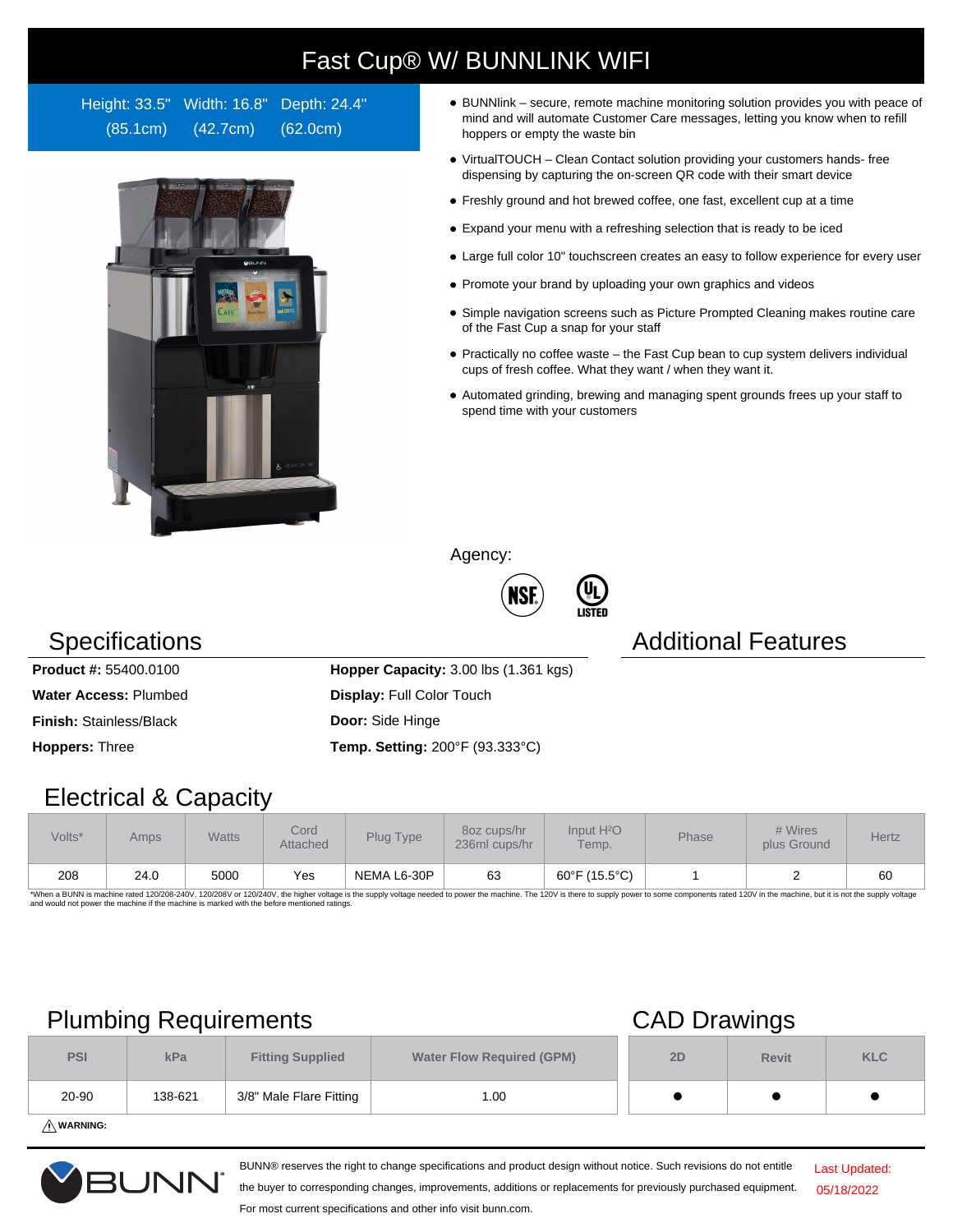



| <b>Unit</b>    |          |          |          | <b>Shipping</b> |          |              |             |                        |
|----------------|----------|----------|----------|-----------------|----------|--------------|-------------|------------------------|
|                | Height   | Width    | Depth    | Height          | Width    | <b>Depth</b> | Weight      | <b>Volume</b>          |
| <b>English</b> | 33.5 in. | 16.8 in. | 24.4 in. | 49.8 in.        | 27.5 in. | 23.5 in.     | 181.000 lbs | 18.606 ft <sup>3</sup> |
| <b>Metric</b>  | 85.1 cm  | 42.7 cm  | 62.0 cm  | 126.4 cm        | 69.9 cm  | 59.7 cm      | 82.102 kgs  | $0.527 \text{ m}^3$    |



BUNN® reserves the right to change specifications and product design without notice. Such revisions do not entitle the buyer to corresponding changes, improvements, additions or replacements for previously purchased equipment. For most current specifications and other info visit bunn.com. Last Updated: 05/18/2022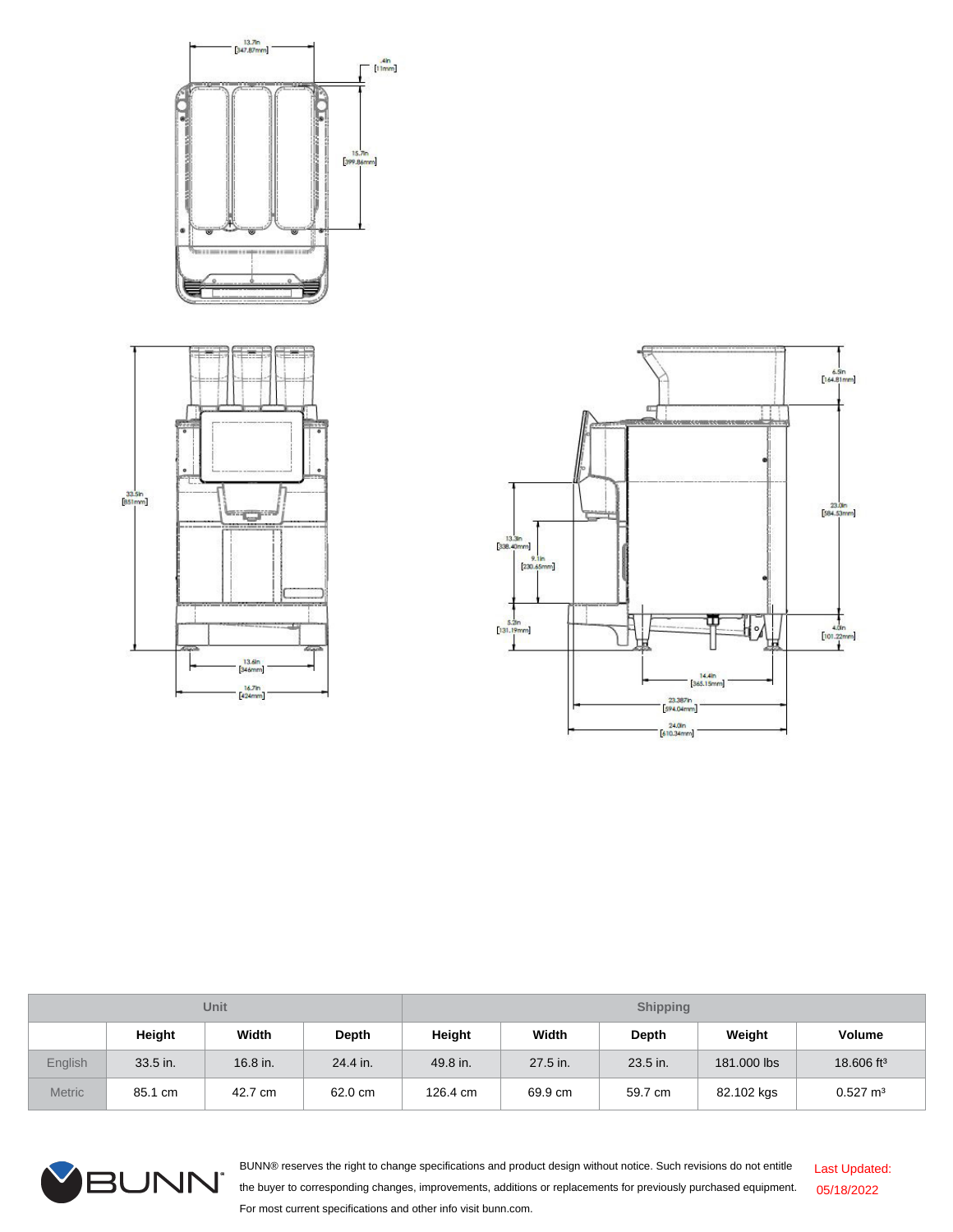## Related Products & Accessories:Fast Cup® W/ BUNNLINK WIFI(55400.0100)